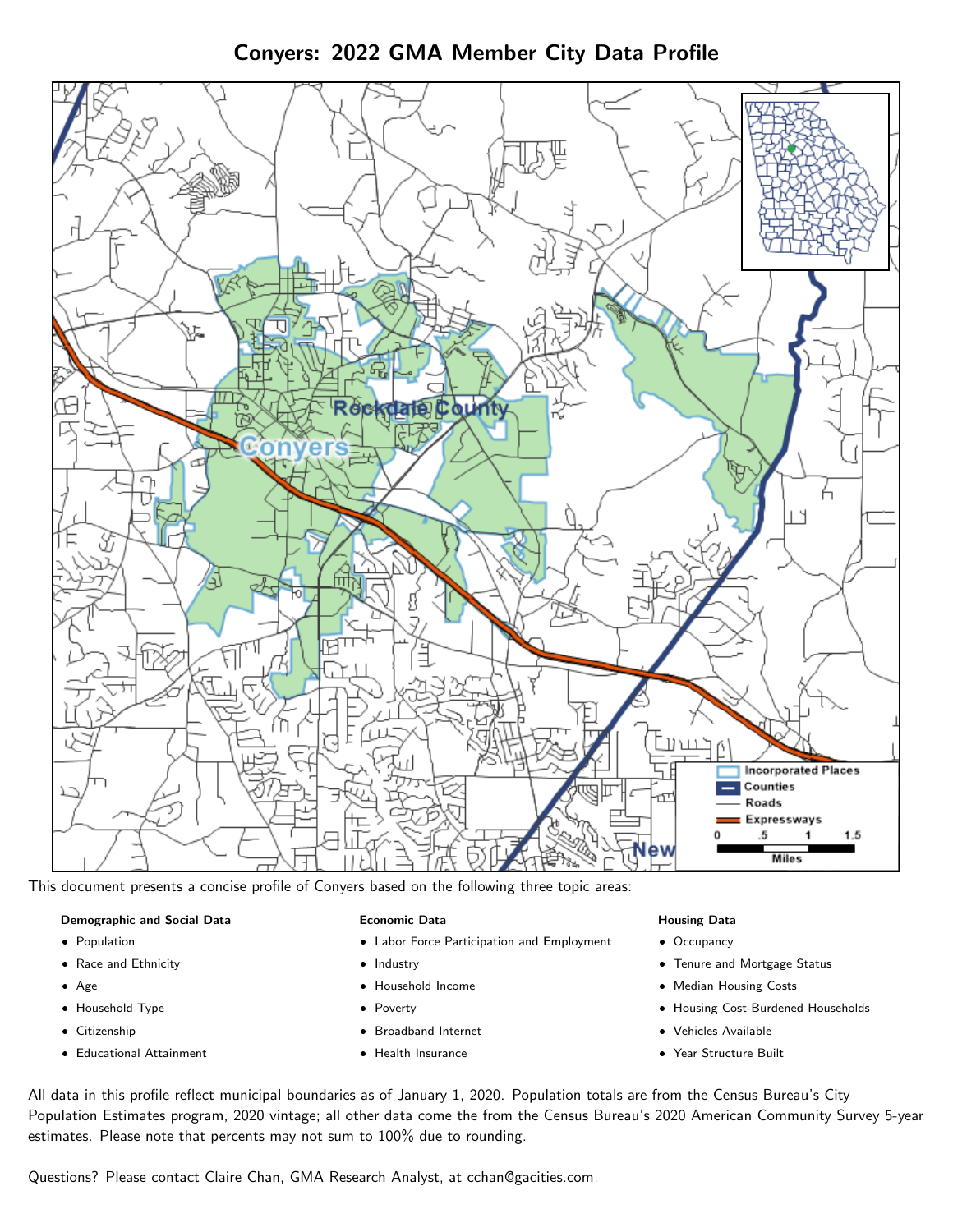# Conyers: Demographic and Social





**Citizenship** 



Source: American Community Survey, 2020 5-year estimates, table B05002 Source: American Community Survey, 2020 5-year estimates, table B15002





Source: U.S. Census Bureau, City Population Estimates, 2020 vintage Source: American Community Survey, 2020 5-year estimates, table B03002

## Household Type



Source: American Community Survey, 2020 5-year estimates, table B01001 Source: American Community Survey, 2020 5-year estimates, table B11001

## Educational Attainment



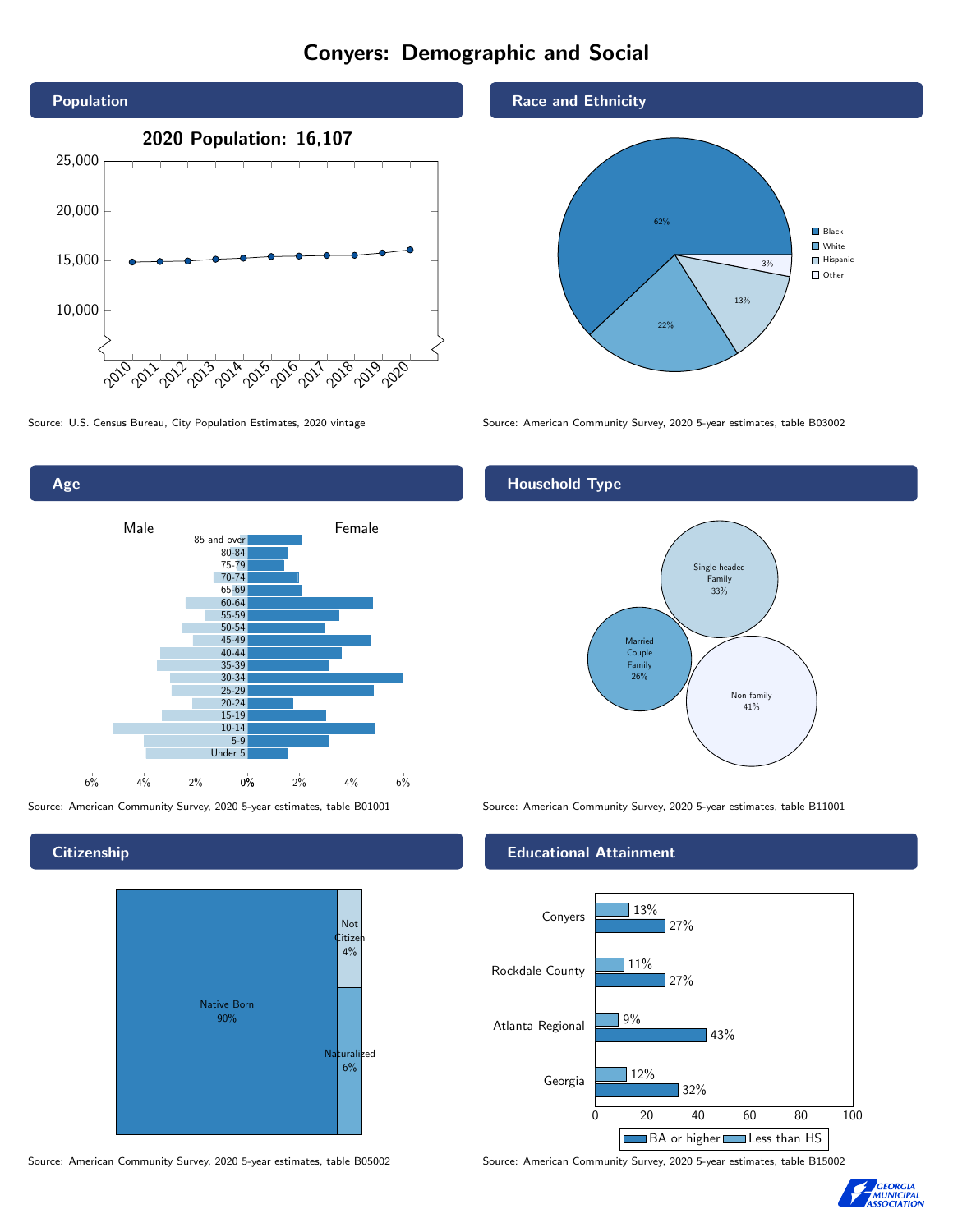# Conyers: Economic



Source: American Community Survey, 2020 5-year estimates, table B23001 Note: Unemployment rate is based upon the civilian labor force.



Source: American Community Survey, 2020 5-year estimates, tables B19013 and B19025 Source: American Community Survey, 2020 5-year estimates, table B17010



Source: American Community Survey, 2020 5-year estimates, table B28002 Source: American Community Survey, 2020 5-year estimates, table B18135

## Industry

| Agriculture, forestry, fishing and hunting, and mining      | $1\%$ |
|-------------------------------------------------------------|-------|
| Construction                                                | 11%   |
| Manufacturing                                               | 5%    |
| <b>Wholesale Trade</b>                                      | $4\%$ |
| Retail Trade                                                | 10%   |
| Transportation and warehousing, and utilities               | 6%    |
| Information                                                 | 3%    |
| Finance and insurance, real estate, rental, leasing         | 6%    |
| Professional, scientific, mgt, administrative, waste mgt    | 14%   |
| Educational services, and health care and social assistance | 20%   |
| Arts, entertainment, recreation, accommodation, food        | 9%    |
| service                                                     |       |
| Other services, except public administration                | $4\%$ |
| Public administration                                       | 8%    |

Source: American Community Survey, 2020 5-year estimates, table C24030

#### **Poverty**



#### Health Insurance